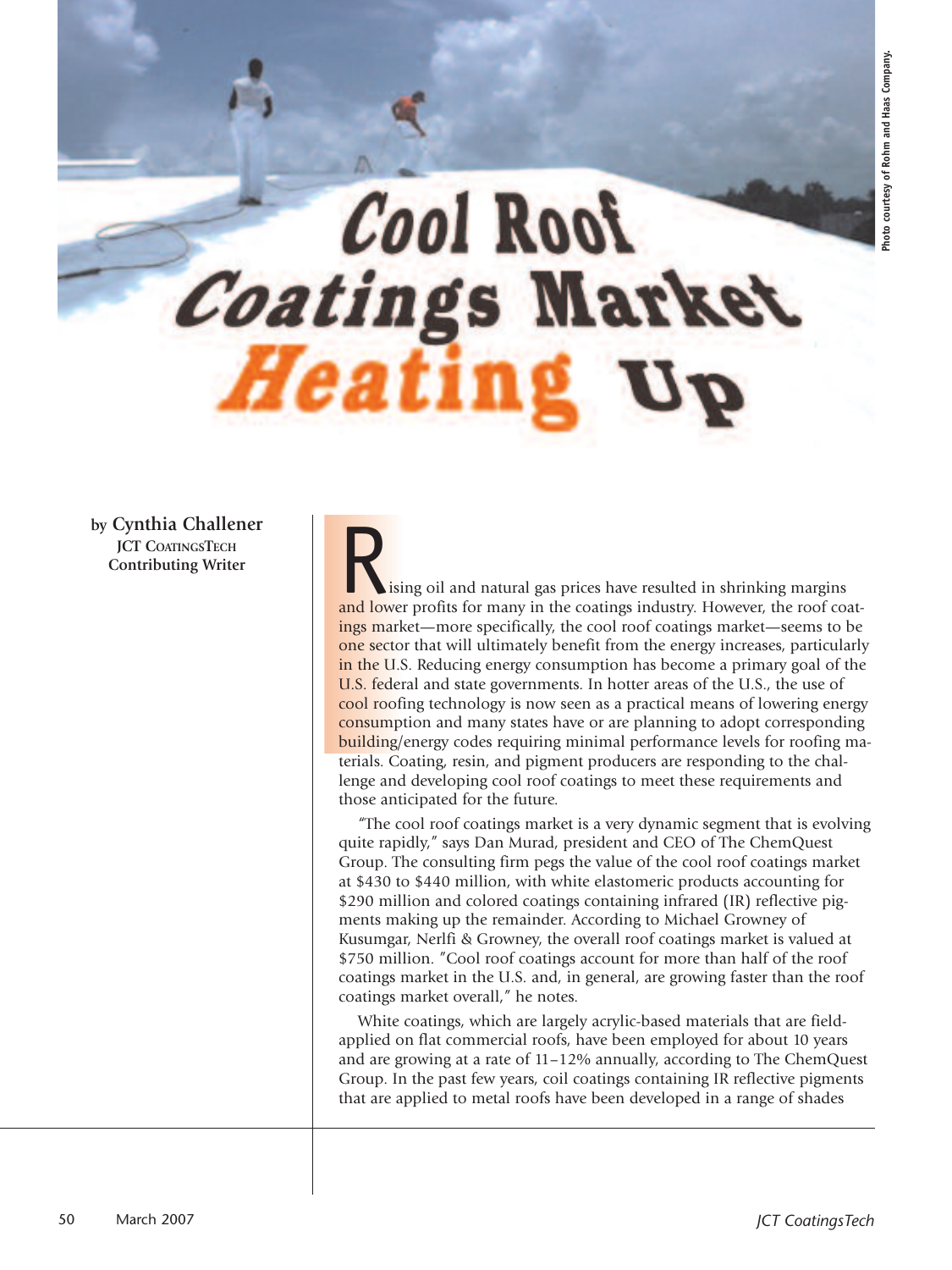that are attractive for residential applications. These factory-applied coatings are growing at the more rapid rate of 15–17% per year.

There appear to be two key drivers for the cool roof coatings market, both of which relate to reduced energy consumption. The first driver originates with consumers who are looking to lower air conditioning costs and be more environmentally conscious. The second is regulatory based, as several states and cities in the U.S. have passed, or are planning to incorporate, requirements for cool roof performance in their building codes.

Cool roof coatings provide numerous benefits. The high solar reflectivity and emittance of cool roofs help reduce the heat build-up within buildings and therefore reduce reliance on air conditioning, which in turn lowers the demand for electricity and the amount of air pollution generated. Asphalt shingles are the most common type of roofing material in the U.S. but are the poorest at reflecting energy (about 5%). Cool roofs can in fact be as much as 100°F cooler than roofs covered with traditional dark-colored roofing materials, according to the U.S. EPA. In addition, energy savings have been demonstrated to be as much as 20–70% with cool roofs.

The actual level of energy savings is dependent on a number of different factors. The increase in solar reflectance and emittance is critical, as is proper application of the coating. The local climate and the microclimate of the building is important as well. Use of insulation and the location and efficiency of heating/ cooling systems also plays a role.

Because cool roof coatings limit the amount of absorbed solar energy, they also reduce the amount of damage caused by ultraviolet radiation and the repeated contraction and expansion (especially for metal) that occurs as a result of daily temperature fluctuations. These coatings can also protect roofs against water, chemicals, and other physical damage. All together, these attributes help prolong the life of the roof system.

Buildings with cool roofs can also help reduce smog levels in cities. In the summer, urban areas become "heat islands" with temperatures 4°F–8°F higher than surrounding areas. The higher temperatures result in increased ozone levels and contribute to smog and haze. Cities with buildings possessing reflective roofs will not experience this heat island effect as strongly. According to a study by the Lawrence Berkeley National Laboratory's (LBNL) Heat Island Group, Los Angeles could save \$35 million per year in energy costs if buildings within its limits were modified with reflective roofs.

Solar reflectance is the percentage of solar energy that is reflected by a surface. Thermal emittance is defined as the percentage of energy a material can radiate away after it is absorbed. Cool roofs reflect heat well across the entire solar spectrum, especially in the infrared and visible wavelengths. The less solar radiation materials absorb, the cooler they are. In addition to absorbing less heat, the coolest roofing materials radiate away any absorbed heat.

The amount of desired solar reflectance depends on the type of roof. For low-sloped roofs, which are found on most commercial and industrial buildings, solar reflectivity is the critical factor in reducing the amount of heat transferred internally. White cool roof coatings are elastomeric acrylic or sometimes polyurethane-based materials that can be applied over most roofing substrates (sprayed polyurethane, metal, singly-ply rubber, modified bitumen, some types of asphalt, etc.). They typically last for 10–20 years, losing up to 20% of solar reflectivity during their lifetime, with the greatest portion lost during the first year when the coating picks up dirt and grime.

Other options for low-sloped roofs include reflective tiles (they contain reflective pigments) and white, single-ply membranes made of ethylene-propylene-dieneterpolymer (EPDM), polyvinyl chloride (PVC), thermoplastic polyolefin (TPO), or other similar materials.

Residential roofs typically are steep-sloped and have, due to their design, a lower requirement for solar reflectance. The ideal cool roof material for residential applications is metal roofing coated with cool roof coatings containing infrared reflecting pigments. Two different materials are used for cool metal roof coat-

### **Definitions**

| <b>Solar Reflectance:</b>         | The fraction of the solar energy that is reflected<br>by a roof, expressed as a number between zero<br>and one. The higher the value, the better the<br>roof reflects solar energy. For example, white re-<br>flective coating or membrane has a reflectance<br>value of 0.85 (reflects 85% of solar energy hit-<br>ting it and absorbs the remaining 15%), while<br>asphalt has a value of 0.09 (reflects 9%).                                 |
|-----------------------------------|-------------------------------------------------------------------------------------------------------------------------------------------------------------------------------------------------------------------------------------------------------------------------------------------------------------------------------------------------------------------------------------------------------------------------------------------------|
| Emittance:                        | The amount of absorbed heat that is radiated<br>from a roof, expressed as a number between<br>zero and one. The higher the value, the better<br>the roof radiates heat.                                                                                                                                                                                                                                                                         |
| Solar Reflectance<br>Index (SRI): | Indicates the roof's ability to reject solar heat,<br>and is the combined value of reflectivity and<br>emittance. It is defined so that a standard black<br>is zero (reflectance 0.05, emittance 0.90) and a<br>standard white is 100 (reflectance 0.80, emit-<br>tance 0.90). Because of the way SRI is defined,<br>very hot materials can have slightly negative<br>SRI values, and very cool materials can have<br>SRI values exceeding 100. |

*Source: http://www.fypower.org/res/tools/products\_results.html?id=100123.*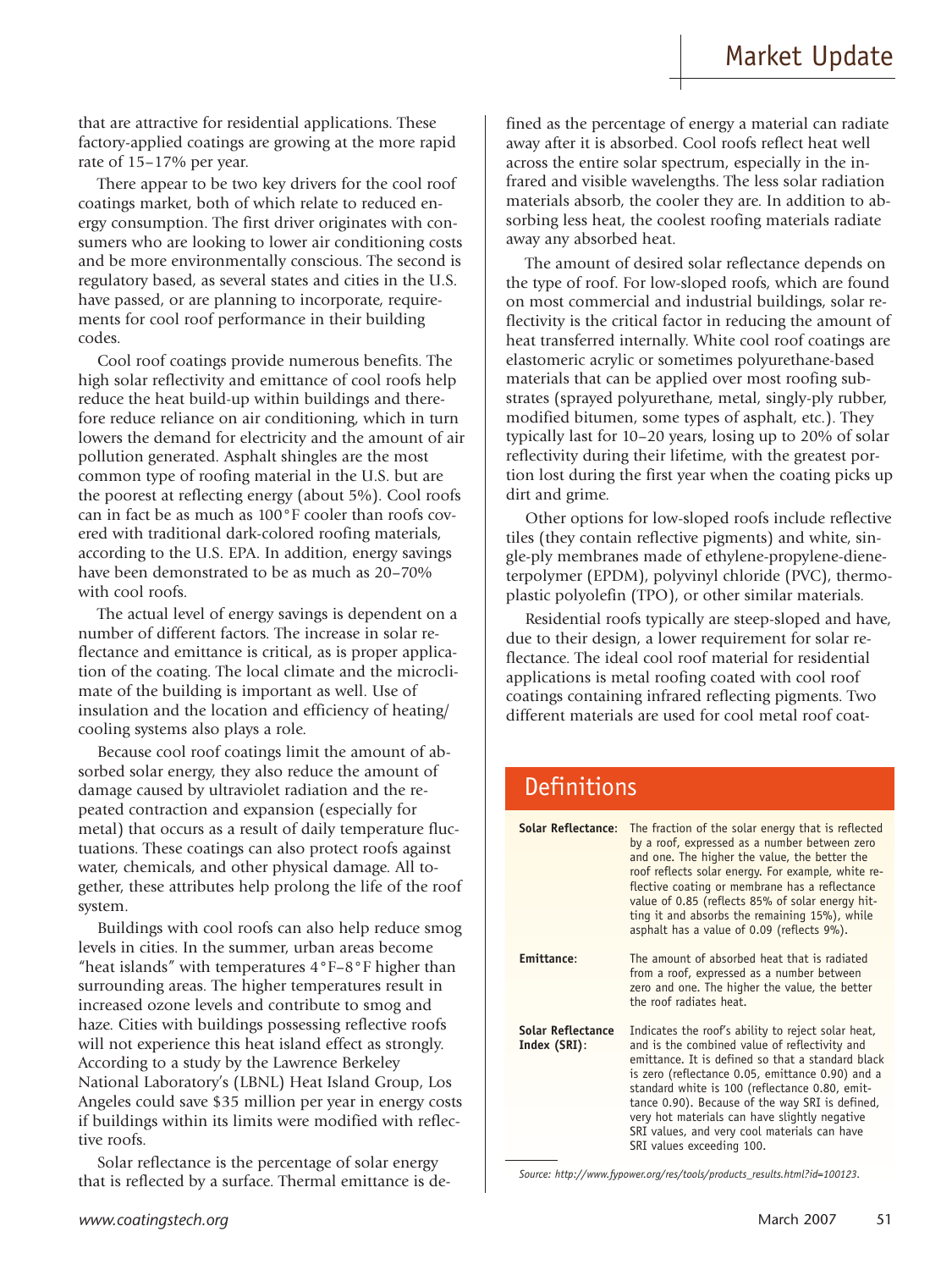## Voluntary Cool Roof Programs

| Agency                                                            | Location | Program Name                                                                 | Reflectance                                                                         | Emissivity |
|-------------------------------------------------------------------|----------|------------------------------------------------------------------------------|-------------------------------------------------------------------------------------|------------|
| Environmental Protection Agency/  Federal<br>Department of Energy |          | Energy Star                                                                  | Low-slope 0.65<br>(0.50 aged). Steep-slope:<br>$0.25$ (0.15 aged)                   | None       |
| U.S. Green Building Council International                         |          | LEED <sup>™</sup> Green<br>Building Rating<br>System for New<br>Construction | Solar Reflectance Index (SRI) of 78 for low-slope<br>and 29 for steep-sloped roofs. |            |

*Source: Cool Roof Rating Council, www.coolroofs.org/.*

ings. One is composed of a blend of polyvinylidene difluoride (PVDF) and acrylic resins (70:30 ratio). The other type of coating is based on silicon-modified polyester resins (SMP). The PVDF coatings are considered to be the premier technology, but SMP coatings technology is rapidly advancing and performance is improving dramatically.

As part of its Energy Star® Roof Product Program, the U.S. EPA has established criteria for solar reflectance for coatings applied to low- and high-sloped roofs. Under the program, low-sloped roofs (surfaces with a slope of 2:12 inches or less) must have an average initial albedo (reflectance) of at least 0.65, and the material must maintain a level of at least 0.50 after three years of installation under normal conditions. Sloped roofs (surfaces with a slope of 2:12 inches or greater) must have an average initial albedo of 0.25 or more. These materials must maintain a level of at least 0.15 after three years of installation under normal conditions. While thermal emittance is not a qualifying criterion for the Energy Star label, a rating of 80% or more further reduces heat transfer to the indoors. Energy Star-qualified reflective roof products can reduce peak cooling demand by 10–15% and can reduce building energy use by up to 50%, according to the EPA.

Industry groups have been formed to help manage information related to cool roof materials and to promote their use. The Cool Roof Rating Council (CRRC) is a non-profit association comprised primarily of roofing product manufacturers and distributors and their trade associations. The Council was established in 1998 to implement and promote "fair, accurate, and credible radiative performance rating systems for roof surfaces." The centerpiece of the CRRC is its third-party testing and rating program that provides credible reflectance and emissivity data on roof surfaces to help improve the energy efficiency of buildings while positively impacting the environment.

The Roof Coatings Manufacturers Association (RCMA) is the national trade association representing the manufacturers of cold-applied coatings and cements used for roofing and waterproofing, as well as the suppliers of products, equipment, and services to and for the industry. The RCMA White Coatings Council serves the producers and suppliers of acrylic or elastomeric (non-bituminous) coatings. The Council has already implemented an industry promotional campaign, and is actively planning programs to respond to targeted governmental and regulatory issues, technical matters and activities, and membership services and programs.

Two national labs are investigating cool roof materials, working with raw material suppliers, coating formulators, and coating applicators to test various products and establish standards. The aforementioned LBNL is looking at the positive health benefits and implications of reduced pollution. Oakridge National Laboratory is investigating the potential energy savings of cool roof technology based on reduced consumption of fossil fuels.

#### **COOL COATINGS FOR LOW-SLOPED ROOFS**

Roof coatings have been available for decades in white and various shades of tan and gray. Originally, reflective coatings were formulated like traditional paints, but performance was poor under the severe weathering conditions present on roof tops. Manufacturers also have a long track record of providing aluminized roof coatings, according to Dan White, technical product manager with APOC. "For many years these systems were the coolest coatings available. Then roof coatings formulators began offering white coatings as a natural extension and expansion of their coating lines."

The durability of white roof coatings was dramatically improved with the introduction of products based on elastomeric acrylic resins. "Conventional architectural coatings do not have the inherent performance attributes to withstand rugged rooftop conditions such as wet adhesion and wide temperature fluctuations," states Colin Gouveia, North American marketing direc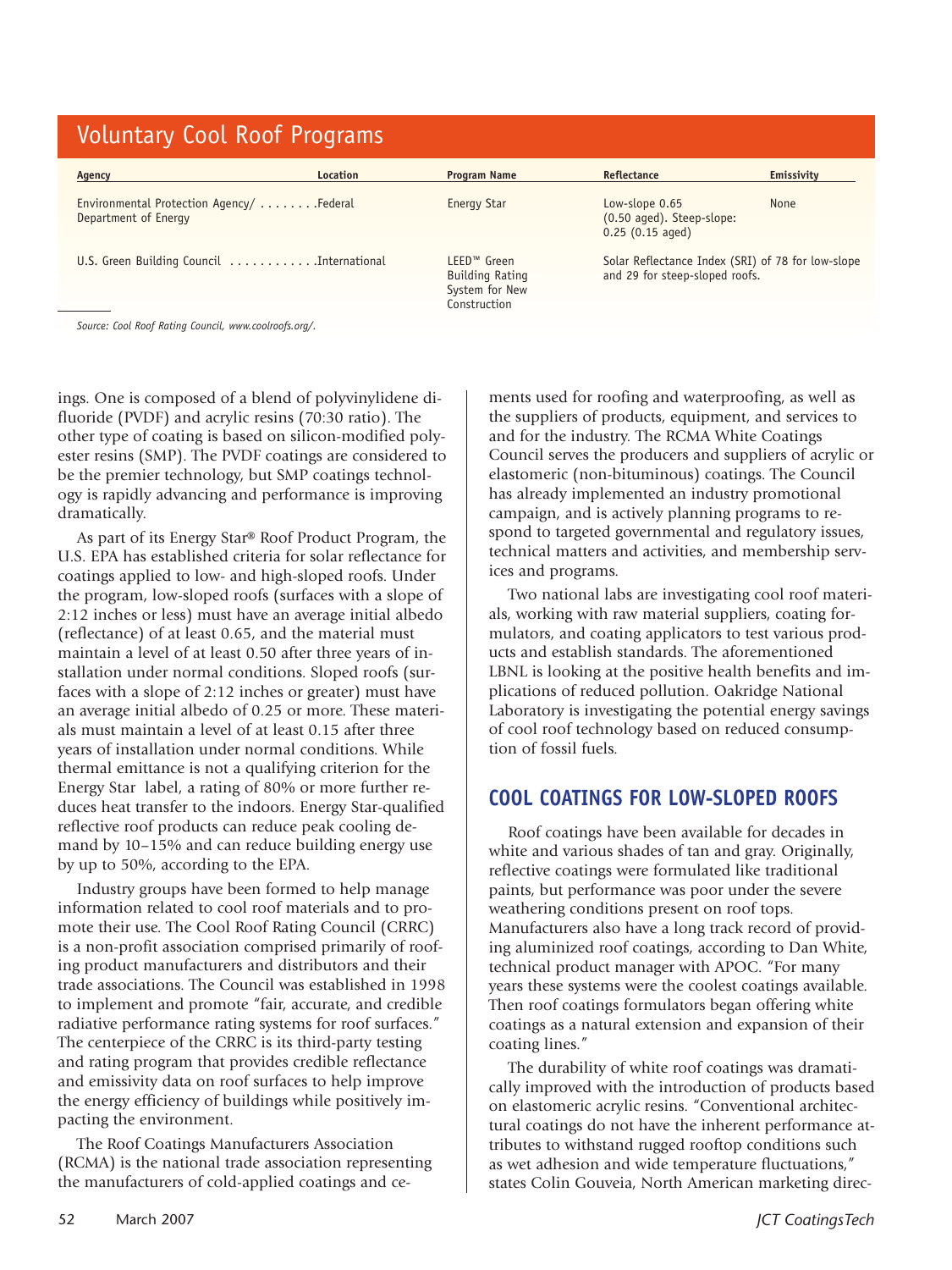tor for Rohm and Haas Company's Industrial and Construction business. "Rohm and Haas has made significant investments in product research and continues to develop innovative technology that meets the demanding requirements of the roofing industry."

APOC has manufactured white and light colored coatings for decades and currently offers a full line of reflective roof coatings. Its APOC #252 is a white acrylic roof coating with reflectivity and emissivity properties that exceed Energy Star and California Title 24 requirements, according to White. "This coating can be sprayed or roller-applied and is available through roofing distributors nationwide." APOC has two plants dedicated to manufacturing white reflective coatings. Its eastern U.S. facility will be tripling its capacity to produce its white and light-colored line of roof coatings with a new plant opening in late 2007.

Elastomeric acrylic coatings still have their limitations, though. "One of the key issues with the current technology is associated with the level of preparation required before the coating can be applied," notes Murad. "The failure of these elastomeric roof coatings can often be traced back to poor preparation. As with many industrial maintenance coatings, advancements in resin and coating technology that will provide high performance without the need for extensive preparation are a focus area for manufacturers."

Many acrylic coatings do still suffer damage due to water ponding and often lose adhesion. Discoloration, fading, and chalking are also issues with these systems. "Dirt pickup and mildew growth are specific problems faced by elastomeric acrylic coatings," says John Linell, technical director with BaySystems. He also notes that plasticizer migration in coating applications over PVC roofing can be another issue. According to the EPA, traditional acrylic coatings typically lose about 20% of their total solar reflectivity, and much of this is lost just in the first year. Reflectivity generally drops to 55% after three years.

The industry is working to overcome these limitations. "Technologies based on fluorine are just arriving that will retain reflectivity of over 80% for more than 10 years while remaining flexible, mildew resistant, and color fast," states Linell. "These products cost more but the long-term energy savings would be dramatic." Both BaySystems and Arkema Inc. are introducing such products to the market.

Kynar Aquatec™, a water-based fluoropolymer latex resin, was launched by Arkema at ICE 2006 in New Orleans. This resin can be formulated into coatings that can be field applied onto a variety of roof surfaces. "Most importantly," asserts Jerry Petersheim, senior business development engineer for technical polymers with Arkema, "the fluoro component of the Kynar Aquatec resin enables coatings to retain total solar reflectance longer than any conventional coating. Panels exposed in Florida continue to yield total solar reflectance greater than 0.80 after six years with no yel-

|                              |                                                                                                              |                                                                         |                                                                                                                                                                        | <b>Requirements</b>                           |            |
|------------------------------|--------------------------------------------------------------------------------------------------------------|-------------------------------------------------------------------------|------------------------------------------------------------------------------------------------------------------------------------------------------------------------|-----------------------------------------------|------------|
| Location                     | Agency                                                                                                       | <b>Policy</b>                                                           | <b>Description</b>                                                                                                                                                     | Reflectance                                   | Emissivity |
|                              | United States ASHRAE (American Society of<br>Heating, Refrigerating and<br>Air-Conditioning Engineers, Inc.) | 90.1 (Commercial Buildings<br>and 90.2 (Residential<br><b>Buildings</b> | Absorptivity Ratio: considering<br>proposal to include CRRC in<br>cool roof component                                                                                  | 0.7                                           | 0.75       |
| California California Energy | Commission                                                                                                   | Title 24                                                                | Performance credits for inclusion<br>of cool roofs in buildings: CRRC<br>named as supervisory entity                                                                   | 0.7                                           | 0.75       |
| Chicago, IL                  | Department of Buildings                                                                                      | Energy Conservation<br>Code (pdf)                                       | Adoption of Energy Star as part of<br>Energy Code, which is now part of<br>the city's Building Code                                                                    | 0.25 before<br>12/21/08;<br>Energy Star after | None       |
| Florida                      | Department of Community<br>Affairs                                                                           | Florida Energy Code                                                     | Performance-based                                                                                                                                                      | 0.65                                          | 0.8        |
| Georgia                      | Department of Community<br><b>Affairs</b>                                                                    | Georgia Energy Code:<br>Georgia White Roof<br>Amendment                 | Requires use of additional insulation<br>for roofing systems whose surfaces<br>do not have test values of 0.75<br>or more for both solar reflectance<br>and emissivity | 0.75                                          | 0.75       |
| Texas                        |                                                                                                              |                                                                         | Developing code; considering ASHRAE                                                                                                                                    |                                               |            |

## Cool Roof Codes and Standards

*Source: Cool Roof Rating Council (www.coolroofs.org) and internal research.*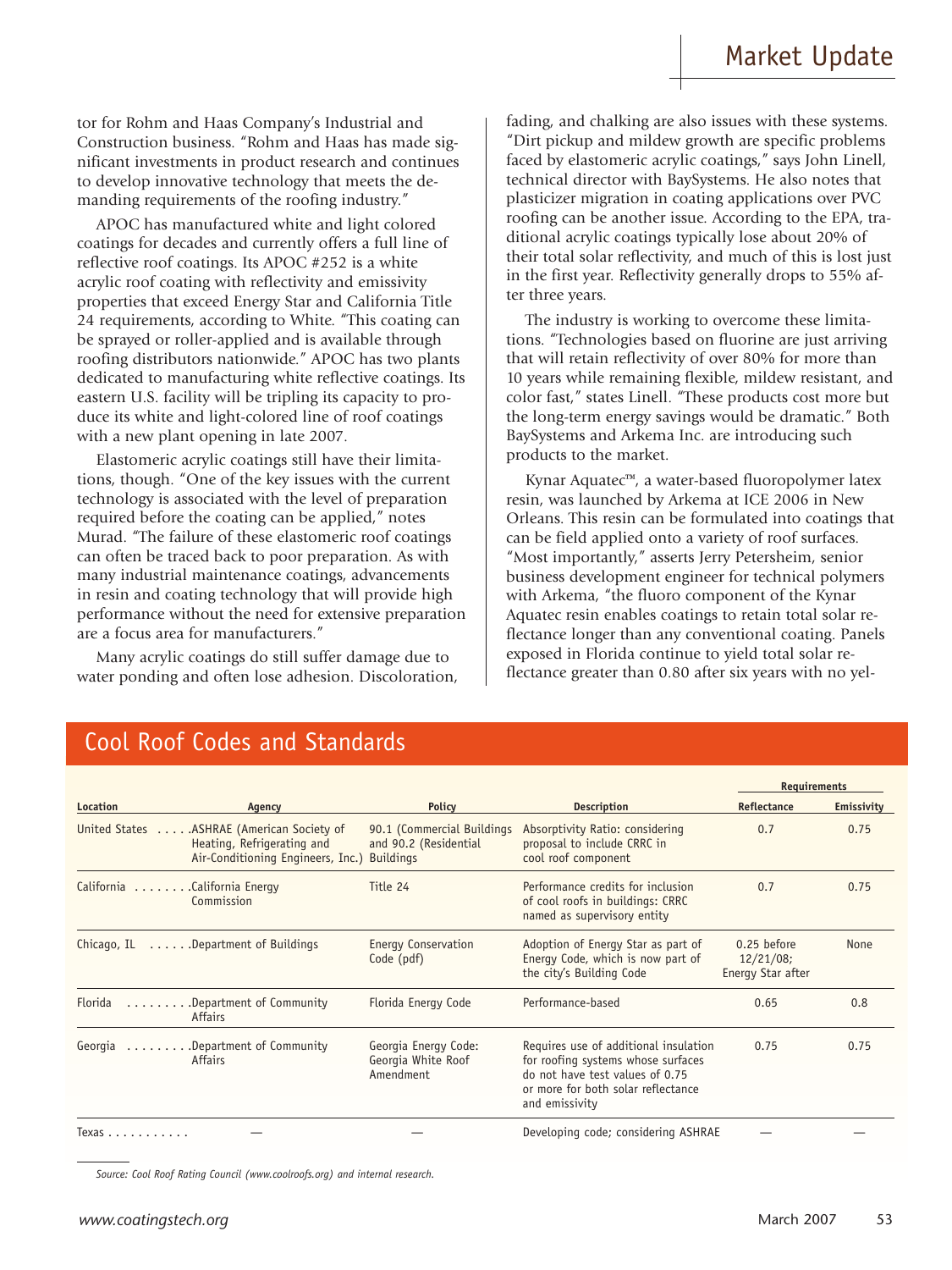lowing of the film even at much thinner film thicknesses (2–3 mils of topcoat as compared to 10–15 mils of topcoat for traditional elastomeric acrylic coatings)." Weathering data demonstrates that the Kynar Aquatec based coatings experience very little erosion, exhibit excellent toughness, durability, and color and gloss retention, and are resistant to dirt pickup, staining, and water damage.

ER Systems and United Coatings are other companies introducing cool roof coatings based on the Kynar Aquatec resin.

BaySystems is introducing a fluoropolymer coating based on this technology that exhibits resistance to dirt pickup, mildew, and algae, and is designed to remain colorfast much longer than current technologies. Typically, dirt-resistant coatings have low flexibility, however this fluoropolymer will reportedly handle significant substrate movement.

Developments in pigment technologies are also making it possible to expand color options beyond white or very light shades. "With the development of solar reflective pigments such as Ferro Corporation's Cool Color and Eclipse line, colors can now be formulated to meet 65% reflectivity," says Kenneth Loye, market development manager with Ferro Corporation's Performance Pigments and Colors Group. "Without these new pigments, white would be about the only answer," he adds. The technology for infrared reflecting pigments is an offshoot of projects completed by Ferro for some U.S. military applications.

### **COOL COATINGS FOR HIGH-SLOPED ROOFS**

Advancements in coating technology for metal roofing have focused around the development of darker shades of pigments that retain the ability to provide the desired level of solar reflectivity and emittance.



"For residential applications, consumers continue to gravitate toward the aesthetic appeal of the darker shades and designs, despite urging by governmental and architectural bodies for the industry to achieve higher reflectivity values," notes David Story, cool coatings specialist with BASF Corporation's Cool Color Concepts Group.

Current limitations of the metal roof coatings technology are "reflectivity for color space" and the laws of physics, according to Loye. "If you study the chart of solar flux striking the earth, you can determine that a black color can only achieve a maximum reflectivity of around 50%. Currently, black color commercial products can achieve as high as about 32%," he explains. Ferro recently introduced V-775 Cool Color IR Black, the company's darkest IR Black with 24% solar reflectivity. Eclipse 10202 is Ferro's almost-black pigment and it has a solar reflectance of 32%

In mid-January 2007, the Shepherd Color Company added Brown 10C873 to its Arctic® range of infrared reflecting pigments. The new product is a dark brown manganese antimony titanate pigment with high solar reflectivity. Arctic Brown 10C873 is complementary to Arctic Black 10C909, introduced in 2004.

The use of infrared reflective pigments for metal roofing has only been practiced for the past several years. BASF's Industrial Coatings Solutions Group became the first to supply solar reflective coatings to the metal roofing market, according to Story. The company currently offers three premium Ultra-Cool® coatings for metal substrates: Fluoroceram® and Ultramet® (metallics), which are PVDF technologies, and Superl® SP IITM Ultra-Cool Siliconized Polyester.

"We are currently working on technology improvements to increase the reflectance of deeper shades of brown, blue, and green colors (currently in the 25%–27% SRV range) to above 30% reflectance, which will make them LEED 2.2 compliant," Story says. In addition, BASF has been invited to be an industry partner in the Lawrence Berkeley Laboratory "Phase Two" study, sponsored by the California Energy Commission. Representatives from BASF will be part of a team focused on working with utilities and other public groups, promoting cool roof materials and improving the reflectance of non-white coatings.

Akzo Nobel and BaySystems also offer lines of roof coatings that contain IR reflective pigments for highslope metal roof applications. Akzo Nobel's Cool Chemistry® series of coatings meet the requirements for all of the current codes and standards. The company also offers a silicone modified polyester product with superior UV resistance that it believes is the most durable non-Kynar coating on the market, according to David Cocuzzi, manager of market and technology development for Akzo Nobel.